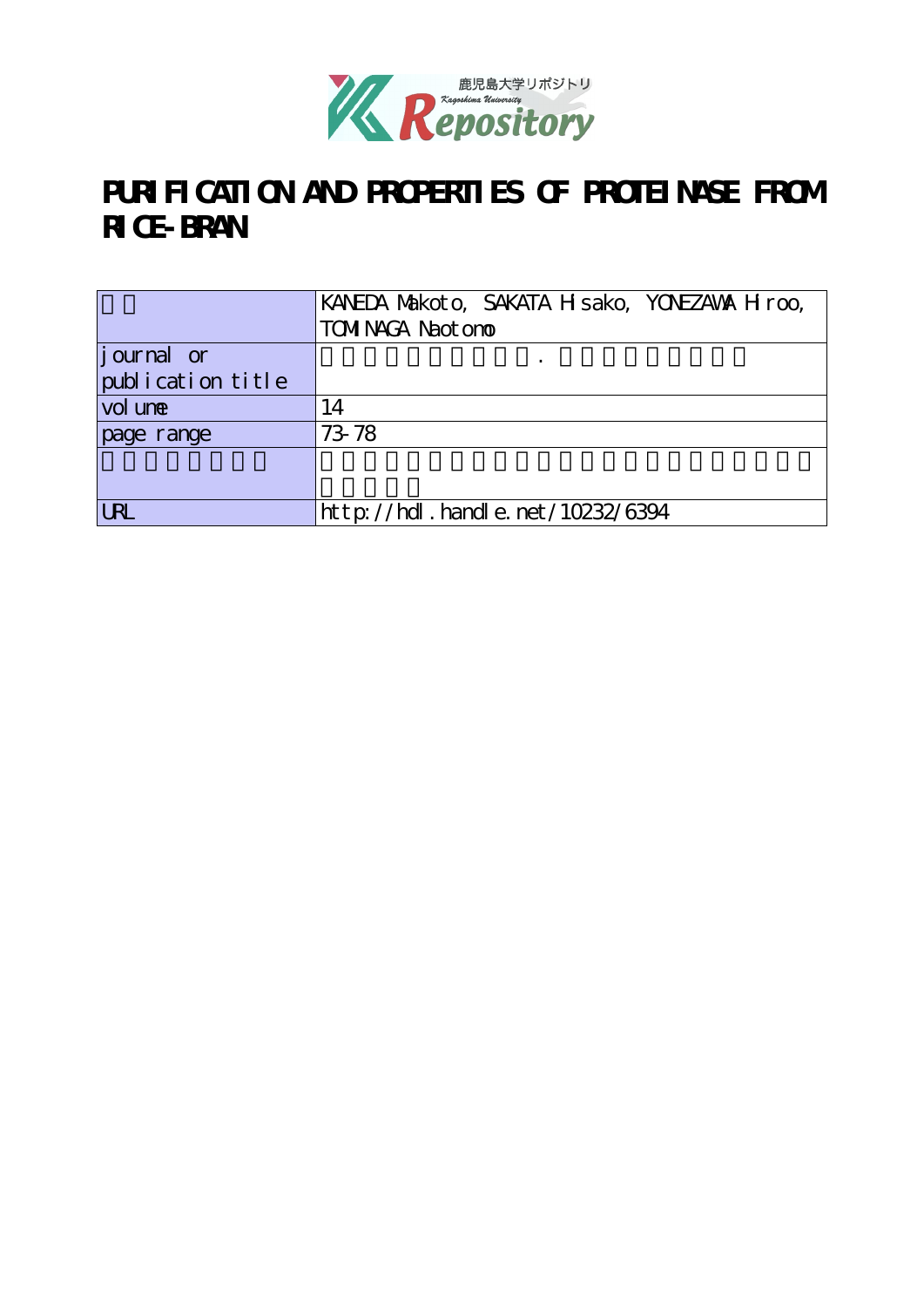# PURI FI CATI ON AND PROPERTIES OF PROTEINASE FROM **RICE-BRAN**

|                   | KANEDA Makoto, SAKATA H sako, YONEZAWA H roo, |  |  |
|-------------------|-----------------------------------------------|--|--|
|                   | <b>TOMINAGA Naot one</b>                      |  |  |
| journal or        |                                               |  |  |
| publication title |                                               |  |  |
| vol une           | 14                                            |  |  |
| page range        | 73 78                                         |  |  |
|                   |                                               |  |  |
|                   |                                               |  |  |
| <b>LRL</b>        | $http$ : //hdl. handle. net /10232/00012463   |  |  |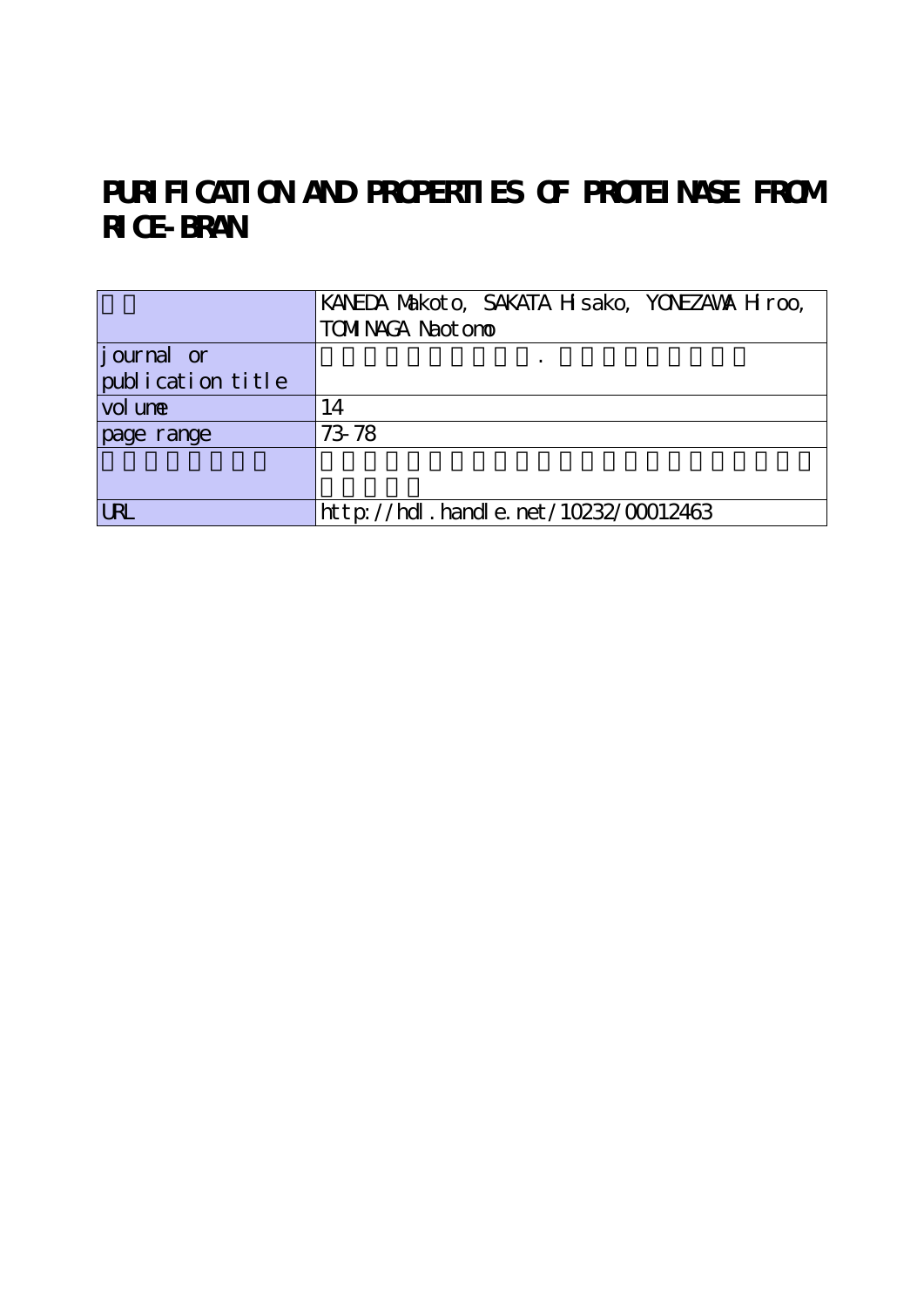Rep. Fac. Sci. Kagoshima Univ., (Math., Phys. & Chem.), No. 14, p. 73-78, 1981

### PURIFICATION AND PROPERTIES OF PROTEINASE FROM RICE-BRAN

#### By

### Makoto Kaneda, Hisako Sakata, Hiroo Yonezawa and Naotomo Tominaga

(Received Sep. 30, 1981)

#### Abstract

A proteinase from rice-bran was purified. Its molecular weight was estimated by gel-filtration to be about 46,000. The maximum activity was found in about pH 6.5 against casein as a substrate. The enzyme was not inhibited by di-isopropyl fluorophosphate, iodoacetoamide and EDTA.

#### Introduction

In the course of work to obtain proteinase inhibitor from rice-bran, caseinolytic activity was found in a break-through fraction on CM-cellulose chromatography.

A number of proteinase have already been purified from plant sources (1). Most of these enzymes are affected by various reagents which show pronounced reactivity toward the free sulfhydryl group. However, the rice-bran proteinase seemed not to be thiol-dependent proteinase.

This paper reports the isolation of proteinase from commercially available ricebran and the characterization of the enzyme.

#### Materials and Methods

Rice-bran was purchased from commercial source in Kagoshima City.

Casein was a product of E. Merk. Darmstadt, West Germany. Phenylmethanesulfonyl fluoride (PMSF) was a product of Sigma Chemical Co., U.S.A. Diisopropyl fluorophospliate (DFP) was a product of BDH Chemicals, Ltd., England. L-Cysteine, trichloroacetic acid and iodoacetoamide were purchased from Wako Pure Chemical Industries, Ltd., Osaka.

Assay of Proteinase - Proteolytic activity was measured by the method of Kunitz (2), with casein as a substrate. One ml of sample solution was added to lml of a solution of  $1\%$  (W/W) casein containing 0.02 M phosphate buffer, pH 7.3, at 30°. After incubation for 20 min the reaction was terminated by the addition of  $3 \text{ ml}$  of  $5\%$ 

Department of Chemistry, Faculty of Science, Kagoshima University, Kagoshima, Japan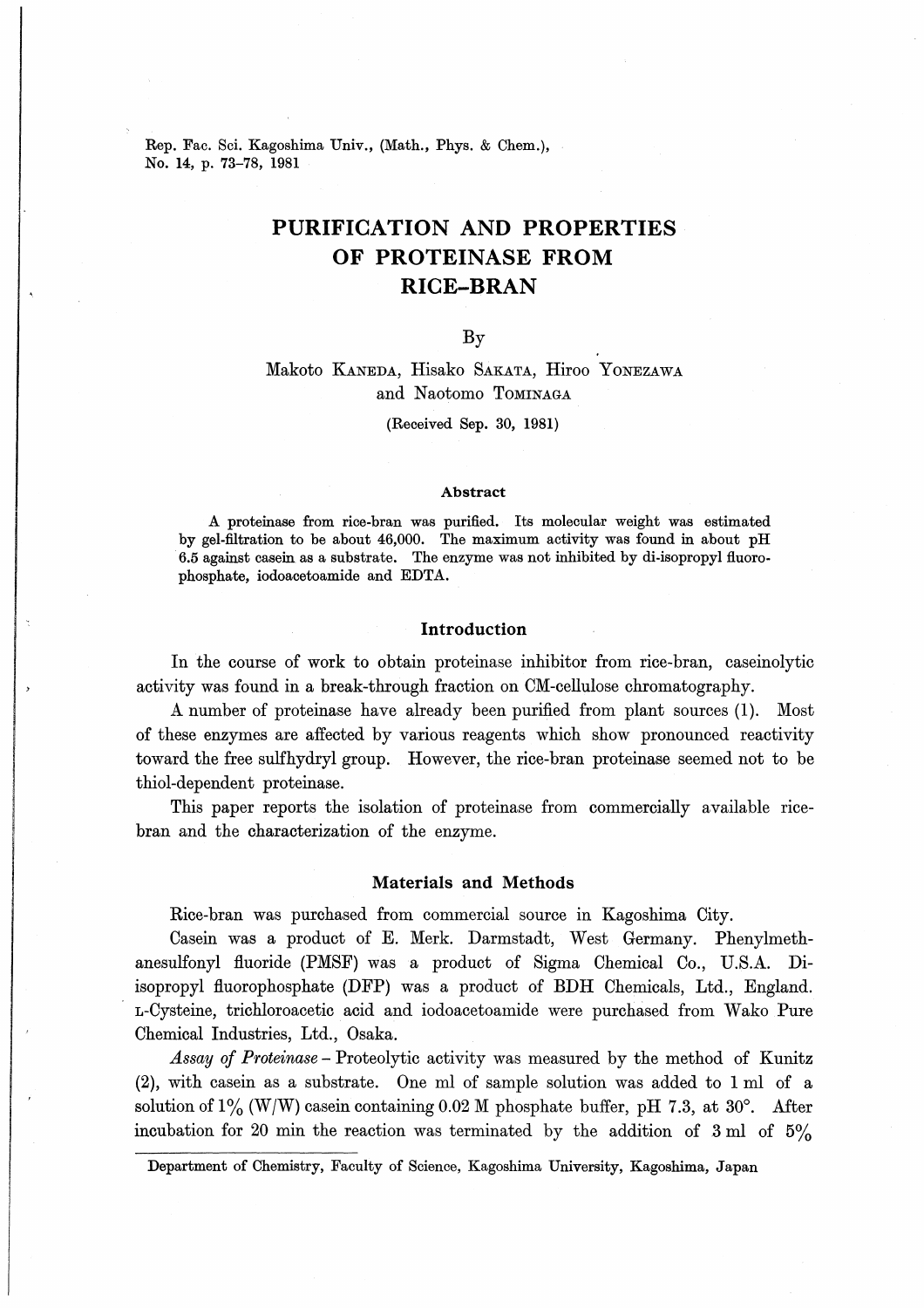trichloroacetic acid. After standing for 30 min at room temperature, the precipitate was removed by filtration through Toyo filter paper No. 5C and the absorbancy at 280 nm of the trichloroacetic acid-soluble peptides formed was determined with a Hitachi spectrophotometer 102. A blank was run with each assay.

A unit of activity was defined as that amount which yielded  $0.001$   $A_{280nm}$  unit of change per min under the conditions mentioned above.

#### Results and Discussion

Purification of enzyme - Purification was carried out mainly in two steps as follows; (1) removal of lipids and precipitation of enzyme fraction by ammonium sulfate fractionation, (2) column chromatography on DEAE-cellulose. All the operations were performed at about  $10^{\circ}$ . The purification procedure is summarized in the flow diagram shown in Table 1.

Step 1. Extraction - In a typical experiment, 1.0 kg of commercial rice-bran was suspended in 3 liters of 0.01 M NaCl. After standing at  $10^{\circ}$  for 2 hrs, the suspension was packed into a cotton bag and then pressed. The extract obtained had a volume of 2 liters, with a light yellow color. The removal of lipids from the extract was

Table 1. Purification of Proteinase from Rice-Bran

#### Rice-Bran

add 3-fold weight of 0.01M NaCl solution and stir thoroughly

stand at 10° for 2 hrs

press extract using cotton cloth

Extract

add ammonium sulfate (10% saturation) centrifuge  $(8,500 \times g, 1 \text{ hr})$ 

Upper Layer Middle Layer Precipitate

add ammonium sulfate to make 40% satur ation

centrifuge  $(8,500 \times g, 30 \text{ min})$ 

Precipitate Supernatant

> dissolve in 10-fold volume of water centrifuge  $(8,500 \times g, 30 \text{ min})$

Precipitate Supernatant

1st DEAE-cellulose column chromatography 2nd DEAE-cellulose column chromatography

Rice-Bran Proteinase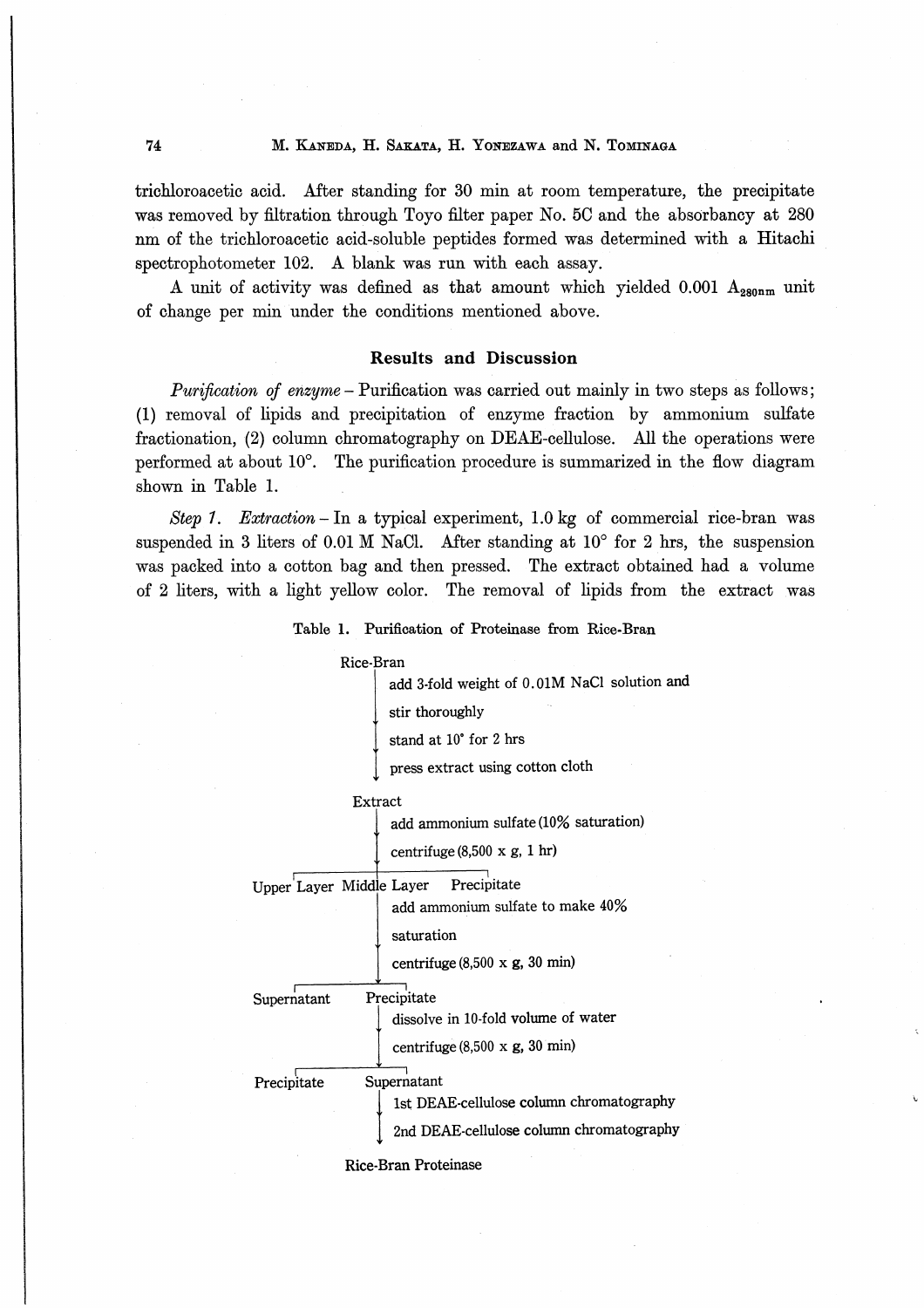critical step in this preparation, because the emulsified lipid was present in large amount. Finally this step was successfully accomplished through centrifugation following salting-out of ammonium sulfate.

Solid ammonium sulfate was slowly added to the extract with gently stirring to  $10\%$ saturation and was stand for 2 hrs after final addition of salt. By centrifugation for 1 hr, three layers were formed. The yellowish upper layer appered to be the lipids. Proteolytic activity was contained predominantly in the middle layer. The bottom layer was constituted almost insoluble material. The upper and bottom layer were discarded. The middle layer supernatant was brought to 40% saturation by the further addition of solid ammonium sulfate. The precipitate was collected by centrifugation at 8,500  $\times$ g for 30 min and dissolved in 10-fold volume of water.

Step 2. DEAE-cellulose column chromatography - The enzyme solution obtained in Step 1 was applied to a column of DEAE-cellulose equilibrated with 0.02 M phosphate buffer,  $pH$  7.0. After washing sufficiently with starting buffer, the active enzyme was eluted by a linear salt gradient from starting buffer to  $0.1 \text{ M}$  phosphate buffer, pH 7.0, containing  $1.0 M$  NaCl, as shown in Figure 1. The active fraction was pooled and precipitated by the addition of solid ammonium sulfate to  $50\%$  saturation. The resulting precipitate was collected by centrifugation at  $8,500 \times g$  for 30 min, dissolved in above starting buffer and applied to a second DEAE-cellulose column. The active material was eluted by applying an exponential gradient to 0.1 M phosphate buffer, pH 7.0, containing 1.5 M NaCl. The protease fraction was pooled and concentrated



Fig. 1. Chromatography of crude rice-bran proteinase on DEAE-cellulose. The column (4.5×52 cm) was eluted with a linear gradient from 0.02 M phosphate buffer (pH 7.0) containing  $1.0 M$  NaCl. Fractions of 17 ml were collected. Proteolytic activit was measured against casein as described in "Materials and Methods".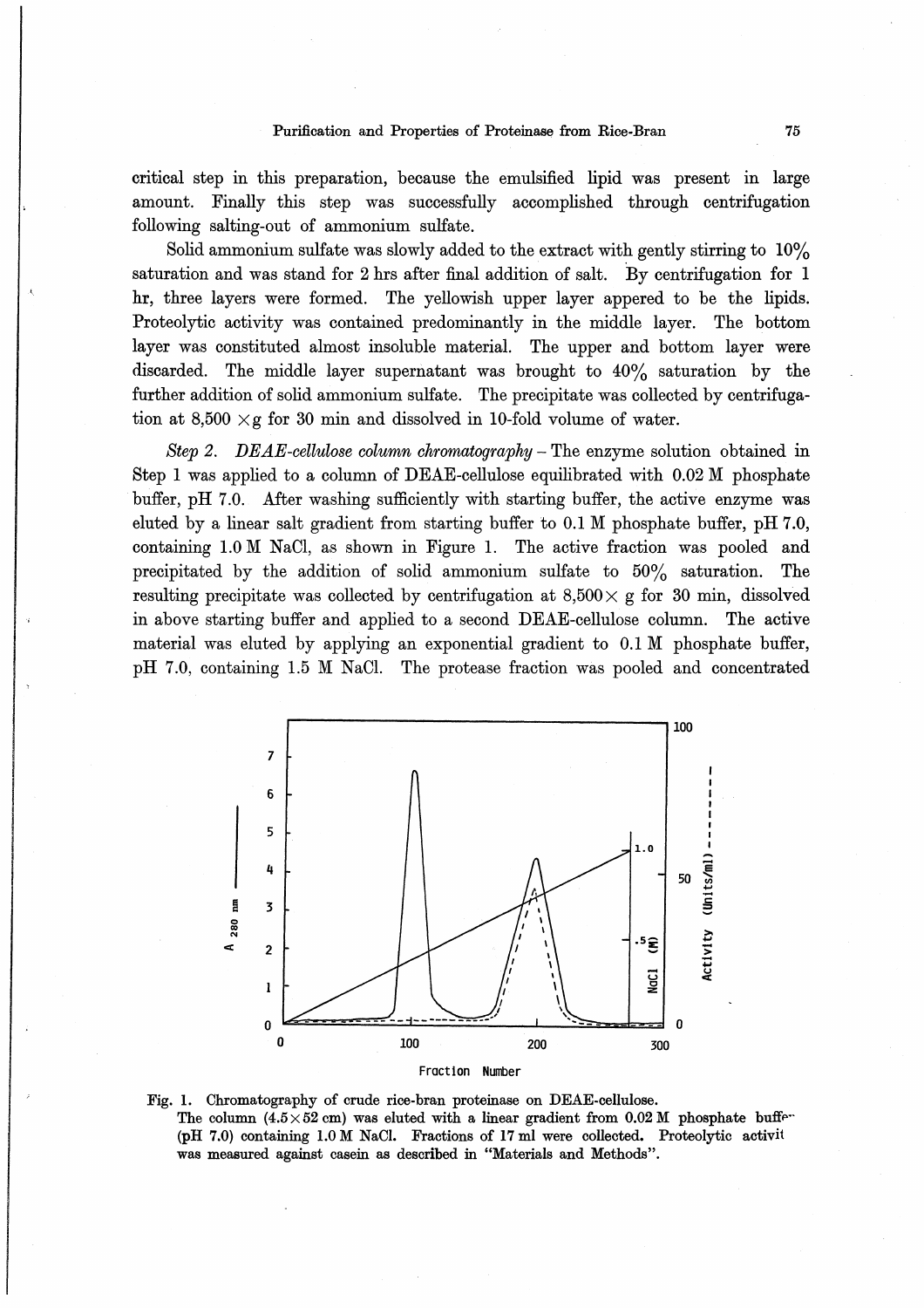by precipitation with ammonium sulfate as above, dialyzed exhaustively against distilled water, and lyophilized.

 $H_{\alpha\beta\gamma\alpha\gamma\alpha\gamma\alpha\gamma\sigma}$  and Molecular Homogeneity and Molecular Weight - Electrophoresis in polyacrylamide gel was proteinase purified revealed a single protein band. The molecular weight of the proteinase was estimated by gel-filtration through a Sephadex G-75 column  $(1.3 \times 92)$ expressionalistic was estimated by get inclusion enrough a sephatical of the series viz. calibration of the column. Fractions of  $4.0$  ml were collected at a flow rate of  $20$  ml per hourselves of the boundary measurement of the absorbed by measurement of the absorbed by measurement of  $\frac{1}{2}$ per hour, and protein was monitored by measuring the absorbance at 280 nm. Cytoproteinase purified revealed a single protein band. The molecular weight of the proteinase was estimated by gel-filtration through a Sephadex G-75 column  $(1.3 \times 92 \text{ cm})$  equilibrated with 1.0 M acetic acid. The following rice-bran proteinase was eluted in a position corresponding to a molecular weight of<br>4.6.000  $p_{\text{p}}$ 

*Effect of pH* – The effect of pH on the proteolytic activity was studied with casein as a substrate. The enzyme showed optimum activity at pH  $6.5$ . It was not people to performed the executive the  $n_{\text{H}}$  person shown by a detted line in Figure  $\alpha$  ossible to performed the assay in the pri-range shown by a dotted line in Figure 2, because case in tends to precipitate in this pH range. For this reason, the precise optimum pH of the enzyme activity may be acidic rather than the apparent optimum pH.

Effect of pH on the stability of the enzyme was determined by incubation at several



Fig. 2. Effect of pH on the proteolytic activity of rice-bran proteinase. The activity was assayed by the method of Kunitz (2) at various pH values. The buffer used was citric acid-sodium phosphate.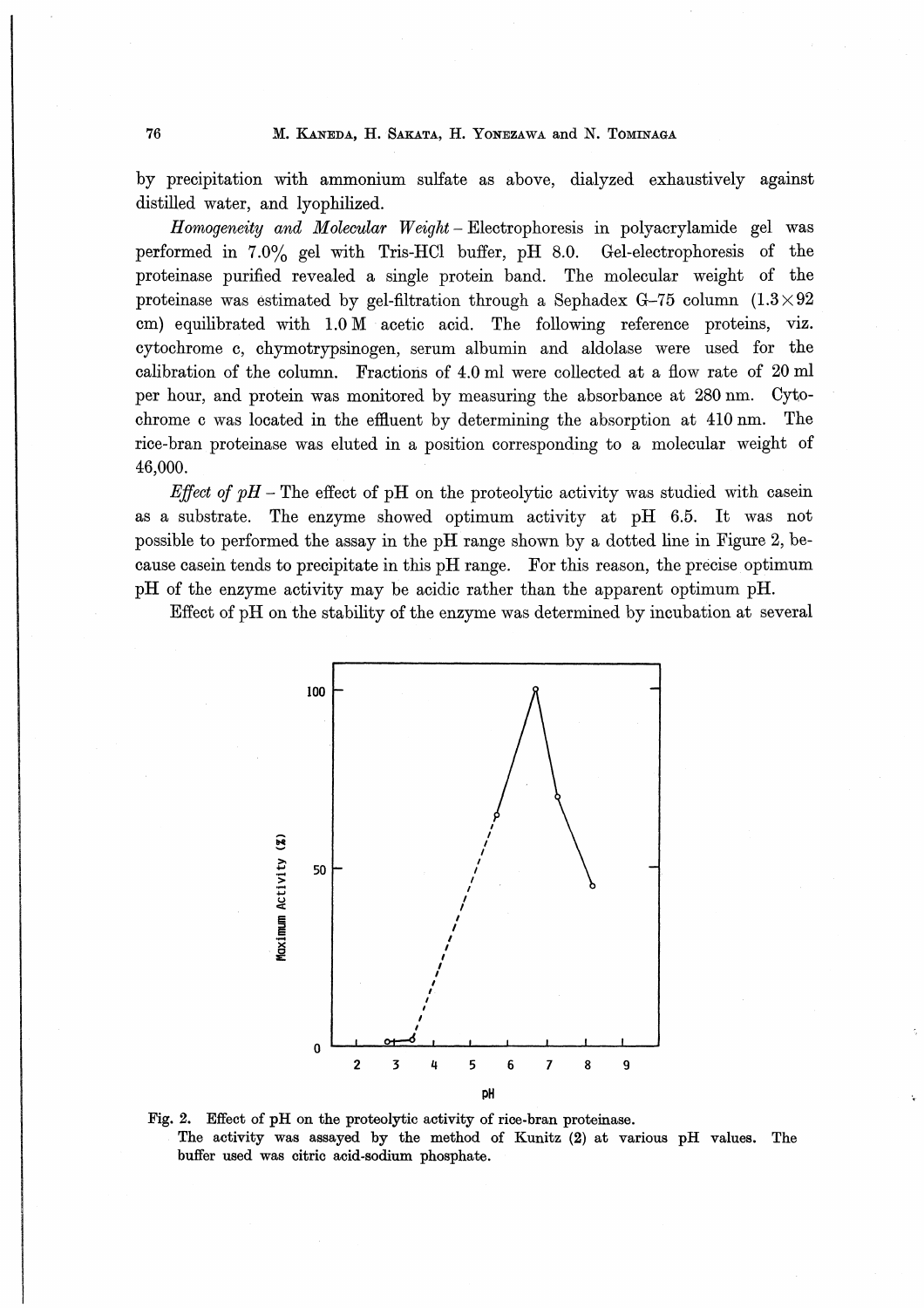| Addition    | Concentration <sup>a</sup><br>(mM) | Relative Activity <sup>b</sup> |
|-------------|------------------------------------|--------------------------------|
| <b>PMSF</b> | 0.8                                | 99                             |
| <b>DFP</b>  | 0.36                               | 100                            |
| Cysteine    | 0.8                                | 107                            |
| MTA         | 0.8                                | 97                             |
| <b>EDTA</b> | 0.8                                | 107                            |

Table 2. Effects of Various Compounds on the Proteolytic Activity of Rice-Bran Proteinase Against Casein as a Substrate

The enzyme was preincubated in 0.5 ml of 0.02 M phosphate buffer, pH 7.3, containing various compounds for 20 min at 30°. After preincubation, 0.5 ml of  $1\%$  casein in 0.02 M phosphate buffer, pH 7.3 was added to the mixture and the activity assayed by the standard procedure. a Concentrations are those in the preincubation mixture.

 $b$  Activity of a control with no addition was taken as  $100\%$ .

PMSF ; phenylmethanesulfonyl fluoride

DFP; di-isopropyl fluorophosphate

MIA; monoiodoacetoamide

pH values from 4 to 12. The enzyme was incubated for periods of 20 min at  $50^{\circ}$ and then assayed at pH 6.5 with casein. The enzyme was found to be most stable at pH 7.0-8.5.

*Effects of Various Compounds on the Activity* – Requirement of metal ions for the activity of the protease was tested by assaying the enzyme activity in presence of metal chelator. The enzyme activity was not affected by the addition of EDTA. Preincubation of the enzyme with reducing compound such as cysteine did not influence proteolytic activity of the rice-bran. A sulfhydryl blocking reagent, iodoacetoamide, did not inhibit the enzyme. Hence, free sulfhydryl group(s) of the enzyme do not participate in catalysis. A specific serine protease inhibitor such as di-isopropyl 且uorophosphate and phenylmethanesulfonyl fluoride had no effect on the enzyme activity.

The protease that have been studied in detail are classified into four class (3). These include: (I) the serine proteases such as trypsin, chymotrypsin and others which have serine at the active site (4); (II) the cysteine proteases which require a free sulfhydryl group in their active center, exemplified by papain, ficin and bromelam; (III) the metal proteases like aminopeptidase and carboxypeptidase which are inhibited by metal chelators; and (IV) the acid proteases such as pepsin and rennin which have acidic amino acid at the active site.

Studies with various types of inhibitors have shown that rice-bran proteinase belong to the class of acidic protease.

#### References

l) Glazer, A.N. and Smith E.L. (1971) in The Enzymes (Boyer, P.D.) Vol. Ill, pp. 502-545, Academic Press, New York